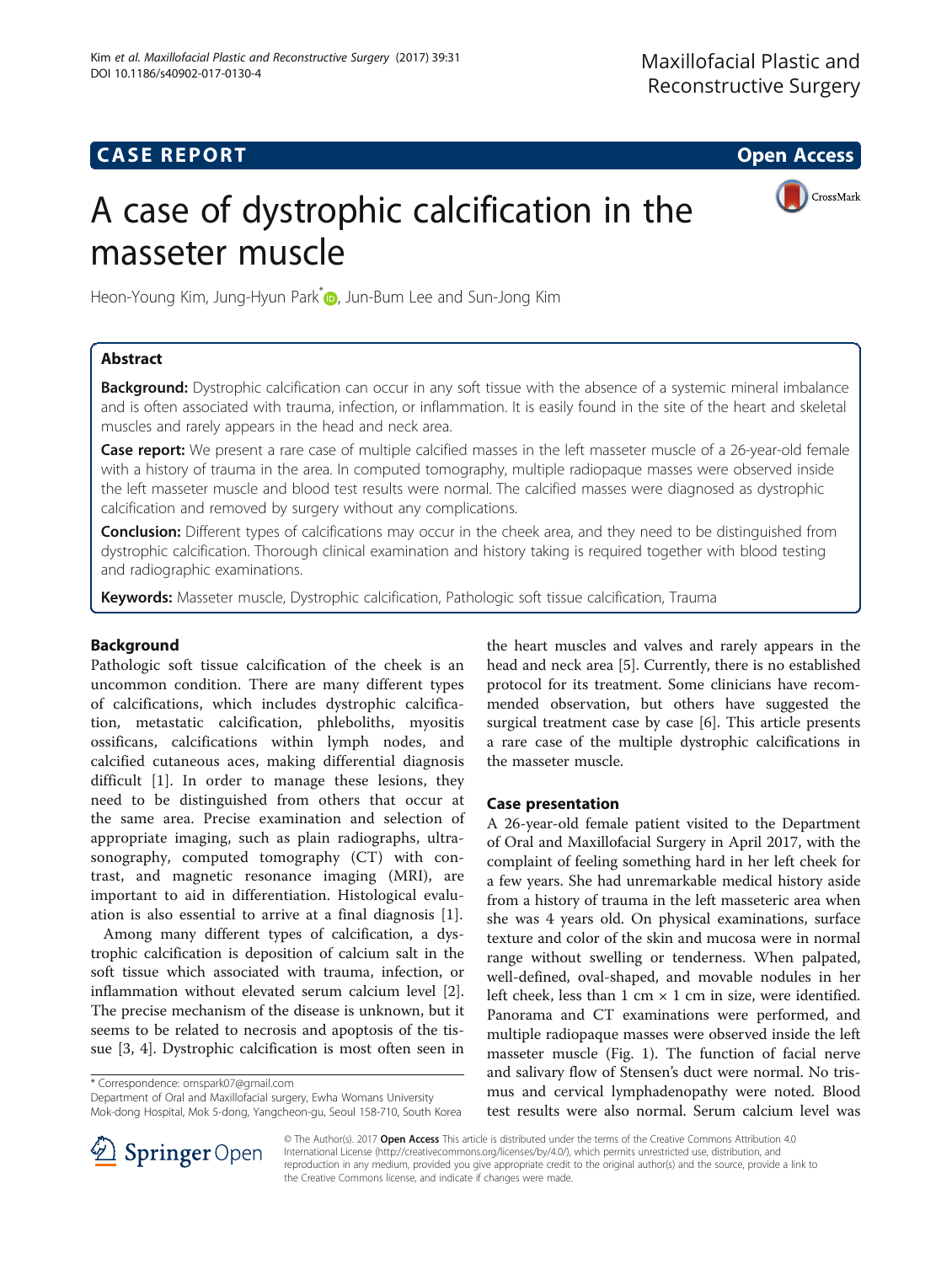<span id="page-1-0"></span>

9.4 g/dL and serum phosphorus level was 3.9 g/dL which were within normal ranges. From the clinical and radiographic evaluation whilst considering a history of trauma, the calcified mass was diagnosed as dystrophic calcification, which is known to occur in soft tissues, commonly in those with a history of trauma and the absence of systemic mineral imbalance.

Surgery was planned to remove the dystrophic calcification of the left masseter muscle. After intraoral incision in the left buccal mucosa, cautious dissection of masseter muscle was done. Muscle fibers of masseter were longitudinally separated to expose the calcified masses. They were firmly attached to the masseter muscle fibers and were bluntly separated from the muscle tissue. The three calcified masses, with the largest, having a size of  $0.6 \times 0.5 \times 0.4$  cm, presenting a round-oval shape and whitish-yellow in color, were removed with the attached muscle fibers (Fig. 2).After the calcified masses were excised



completely, hemostasis was achieved and wound was sutured in layers. Postoperative recovery was uneventful with no damage to nearby structures such as nerves or Stensen's duct. Postoperative CT imaging was taken, and complete removal of the calcified masses was confirmed (Fig. [3](#page-2-0)). Histopathological examination revealed microscopically ovoid hyalinized material with calcification in their center but could not be found fibrous tissue or vascular structure around the materials (Fig. [4](#page-2-0)).

#### Discussion

There is a variety of conditions that may cause abnormal calcification in various tissues. It may have some connection with abnormal calcium phosphate metabolism as seen in metastatic calcifications [[6\]](#page-3-0). However, dystrophic calcification is deposition of calcium salt in degenerated tissues related to normal calcium and phosphorous metabolism [\[7](#page-3-0)]. It is known that dystrophic calcification can occur in any soft tissue with the absence of a systemic mineral imbalance, easily found in the site of the heart muscle and skeletal muscle. It rarely appears in the gingiva, tongue, lymph nodes, and facial muscles and usually occurs in injured tissues [\[8, 9\]](#page-3-0). Based on the literature, our case is the fifth case of dystrophic calcification in a masseteric area to be reported (Table [1\)](#page-3-0).

The pathogenesis of dystrophic calcification is known to involve intracellular or extracellular initiation and propagation. Intracellular calcification is initiated with dead or dying cells that are not able to regulate intracellular calcium. After initiation, propagation of calcium phosphate crystalline formation occurs, which is affected by the concentration of  $Ca^{2+}$  and PO<sup>4−</sup> in the extracellular space [\[10](#page-3-0)]. Dystrophic calcification occurs when calcium is accumulated in the area of trauma or necrosis which may be caused by blunt trauma, inflammation, injections, and the presence of parasites [\[11](#page-3-0)].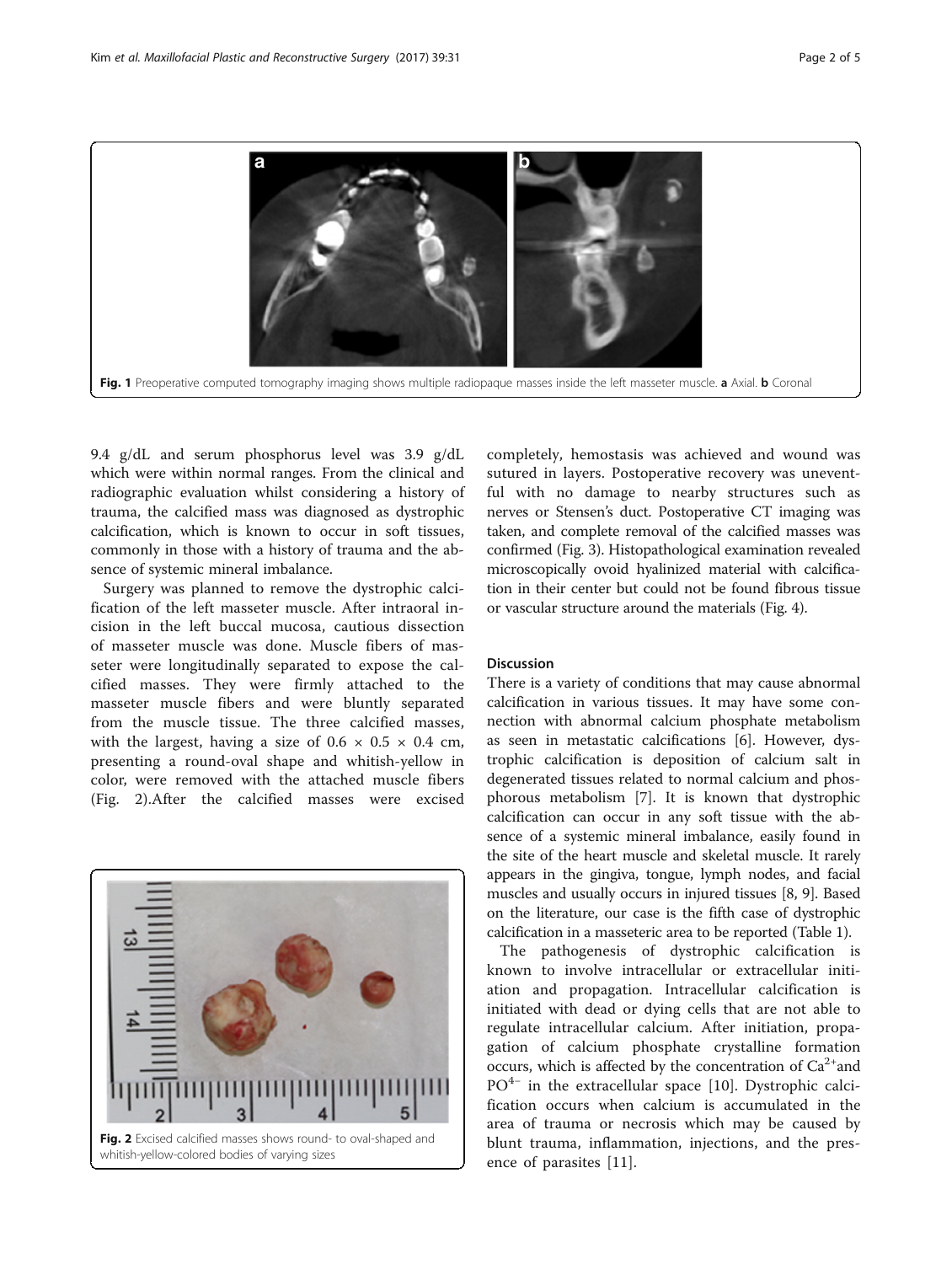<span id="page-2-0"></span>

In many cases, it appears early in childhood but it often tends to be diagnosed late since it shows no signs or symptoms. Therefore, it is found after lesion is enlarged enough to be palpated. In our case, we suppose that dystrophic calcification was caused by a trauma experienced at a young age. Because there had been no symptoms such as swelling or pain, it was discovered after a long period of time.

Different types of calcifications, including phleboliths, sialoliths, myositis ossificans, metastatic calcification, calcifications within lymph nodes, and calcified cutaneous aces, may occur in the cheek area, and they need to be distinguished from dystrophic calcification. Phleboliths are pathological, calcified thrombi that are associated with hemangiomas and developmental vascular malformations of the head and neck region [[12\]](#page-4-0). Radiographically, they appear as round or oval radiopaque nodules, which may show a



calcifications (×10)

radiopaque center with surrounding onion ring-like concentric calcific rings [[13\]](#page-4-0). In this case, there was no evidence of hemangioma or vascular malformation clinically and radiographically. Also, the calcified mass had no radiopaque center and concentric rings.

On the other hand, sialoliths are one of the most common diseases that appear in the salivary glands. Sialoliths of the parotid gland or duct need to be distinguished from calcification of the cheek, because the parotid gland is located behind the masseter muscle, with the Stensen's duct, passing through it before opening into the oral cavity. Sialoliths may be composed of one or more stones and may cause pain or swelling when the salivary gland is stimulated by eating [[13](#page-4-0)]. In our case, we ruled out a diagnosis of such because the calcified masses were located inside the masseter muscle, away from the Stensen's duct or parotid gland based on the CT images. In addition, salivary flow of the duct was found to be normal.

Another differential diagnosis is myositis ossificans which results from trauma or heavy muscular strain associated with the bone or cartilage, producing reactive lesions. Clinically, it can be palpated beneath the skin or mucosa, as a minimally movable firm mass [[14\]](#page-4-0). When the lesion is located within a muscle of mastication, it usually causes trismus because of limitation of the muscle [[13\]](#page-4-0). On a radiograph, the linear streaks running in the same direction as the normal muscle fibers are regarded as a typical character for myositis ossificans [[13](#page-4-0)]. In our case, the patient had no trismus and the radiographic finding was different from myositis ossificans [[15\]](#page-4-0).

In addition, calcifications within lymph nodes commonly involve cervical lymph nodes with metastatic deposits from malignancies such as squamous cell carcinoma and Hodgkin's lymphoma. On a radiograph, they most often are irregular with a cauliflower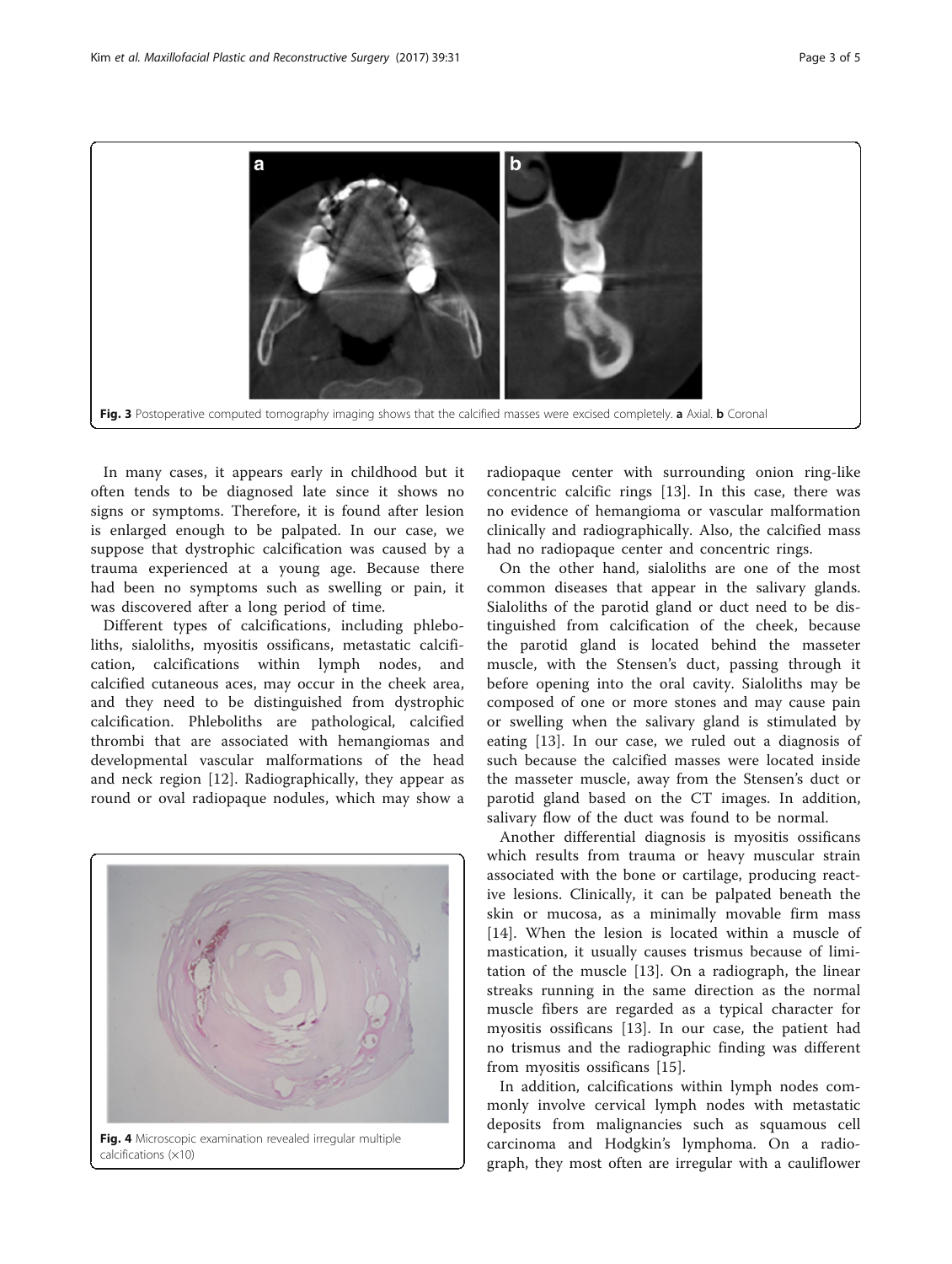|   | Age/gender | Area                                              | Treatment             | Complication | Author         | Year |
|---|------------|---------------------------------------------------|-----------------------|--------------|----------------|------|
|   | 21/M       | Right masseter muscle (2 calcified masses)        | Excision (extra-oral) | None         | Sencimen M.    | 201C |
|   | 14/M       | Left masseter muscle (multiple calcified masses)  | Excision (intra-oral) | None         | Chetana S.     | 2012 |
|   | 17/M       | Right masseter muscle (multiple calcified masses) | Excision (intra-oral) | None         | S.A Mohiuddin. | 2012 |
| 4 | 55/M       | Right masseter muscle (1 calcified mass)          | Observation           | None         | Sanjana R.     | 2017 |

<span id="page-3-0"></span>**Table 1** Cases of dystrophic calcification in masseteric area have been reported

appearance [[13\]](#page-4-0). Metastatic calcifications occur due to increased calcium levels in the blood. Chronic renal failure, milk-alkali syndrome, extensive bone malignancy, and hypervitaminosis D are some of the conditions known to cause metastatic calcifications [1]. In our case, there was no evidence of malignancy causing metastasis or systemic mineral imbalance.

Due to this wide variety of diagnostic possibilities including phleboliths, sialoliths, myositis ossificans, calcification within lymph nodes, and the potential for malignancy, it is important to establish a proper diagnosis [4]. In fact, physiologic and pathologic soft tissue calcification of the head and neck is rare, and plain radiography is rarely helpful in diagnosing [\[16](#page-4-0)]. Therefore, thorough clinical examination and history taking is required together with blood testing and radiographic examinations such as CT, MRI, and ultrasound. In addition, fine needle aspiration for checking the contents of the lesions if deemed indicated can also help in confirming the diagnosis. The final diagnosis should be obtained after acquiring relevant information, and only then, the appropriate treatment can take place [\[17\]](#page-4-0). There is no established protocol for its treatment. Some clinicians have recommended observation. However, various factors such as the size and location of the lesion, and patient discomfort should be put into consideration. In such cases and if deemed necessary, meticulous surgical excision and periodic follow up are recommended [\[18, 19\]](#page-4-0).

### Conclusions

Dystrophic calcification is deposition of calcium salt in degenerated tissues with the absence of a systemic mineral imbalance. It is often associated with trauma, infection, or inflammation and rarely appears in the head and neck area. Different types of calcifications, including phleboliths, sialoliths, myositis ossificans, metastatic calcification, calcifications within lymph nodes, and calcified cutaneous aces, may occur in the cheek area, and they need to be distinguished from dystrophic calcification. Thorough clinical examination and history taking is required together with blood testing and radiographic examinations such as CT, MRI and ultrasound.

#### Acknowledgements

Not applicable.

#### Funding

This study received no specific grant from any funding agency in the public, commercial, or not-for-profit sectors.

#### Availability of data and materials

Not applicable.

#### Authors' contributions

HYK, JBL, and SJK are responsible for the data collection, drafting the article, and the critical revision of the article. JHP is responsible for the critical revision of the article and the approval of the article. All authors read and approved the final manuscript.

#### Ethics approval and consent to participate

Not applicable.

#### Consent for publication

Written informed consent was obtained from the patient for publication of this case report and accompanying images.

#### Competing interests

The authors declare that they have no competing interests.

#### Publisher's Note

Springer Nature remains neutral with regard to jurisdictional claims in published maps and institutional affiliations.

#### Received: 28 July 2017 Accepted: 18 September 2017 Published online: 05 November 2017

#### References

- 1. Nagaraja A, Kumar N, Kumar B, Naik R, Sangineedi Y (2016) A solitary phlebolith in the buccal mucosa: report of a rare entity and clinicopathologic correlation. J Contemp Dent Pract 17(8):706–710
- 2. Boulman N, Slobodin G, Rozenbaum M, Rosner I (2005) Calcinosis in rheumatic diseases. Semin Arthritis Rheum 34(6):805–812
- 3. Kim K (1995) Apoptosis and calcification. Scanning Microsc 9(4):1137–1175
- 4. Chislett SP, Liming BJ, Rogers DJ (2016) Dystrophic calcification: a rare pediatric parotid mass. Int J Pediatr Otorhinolaryngol 81:38–40
- 5. McClure J, Pieterse A, Pounder D, Smith P (1981) Myocardial fibre calcification. J Clin Pathol 34(10):1167–1174
- 6. Naik CS, Arya AA, Deshmukh S, Gaopande V (2012) A unique case of dystrophic calcification in masseter: a diagnostic challenge. Indian J Otolaryngol Head Neck Surg 64(3):301–304
- 7. Mohiuddin SA, Badal S, Doiphode A, Sultana S (2012) Multiple supramassetric dystrophic calcinosis. Ann maxillofac Surg 2(1):74
- 8. Sanjana R, Poornima C, Balaji P, Sowbhagya M (2017) Calcification in masseter muscle: a case report. Indian J Case Rep 3(2):104–107
- 9. Sencimen M, Gulses A, Ogretir O, Gunhan O, Ozkaynak O, Okcu KM (2010) Dystrophic calcifications arising in the masseter muscle: a case report. Quintessence Int 41(4):295–297
- 10. ELSEVIER PO, FINAL SC-N (2014) Cellular adaptation, cell injury, and cell death. Pathol Basis Dis 7th edition:3–46
- 11. Karjodkar FR (2006) Chapter 25: Cysts of the jaws in Textbook of Dental and Maxillofacial Radiology. In Jaypee brothers (ed) New Delhi, pp. 503-515.